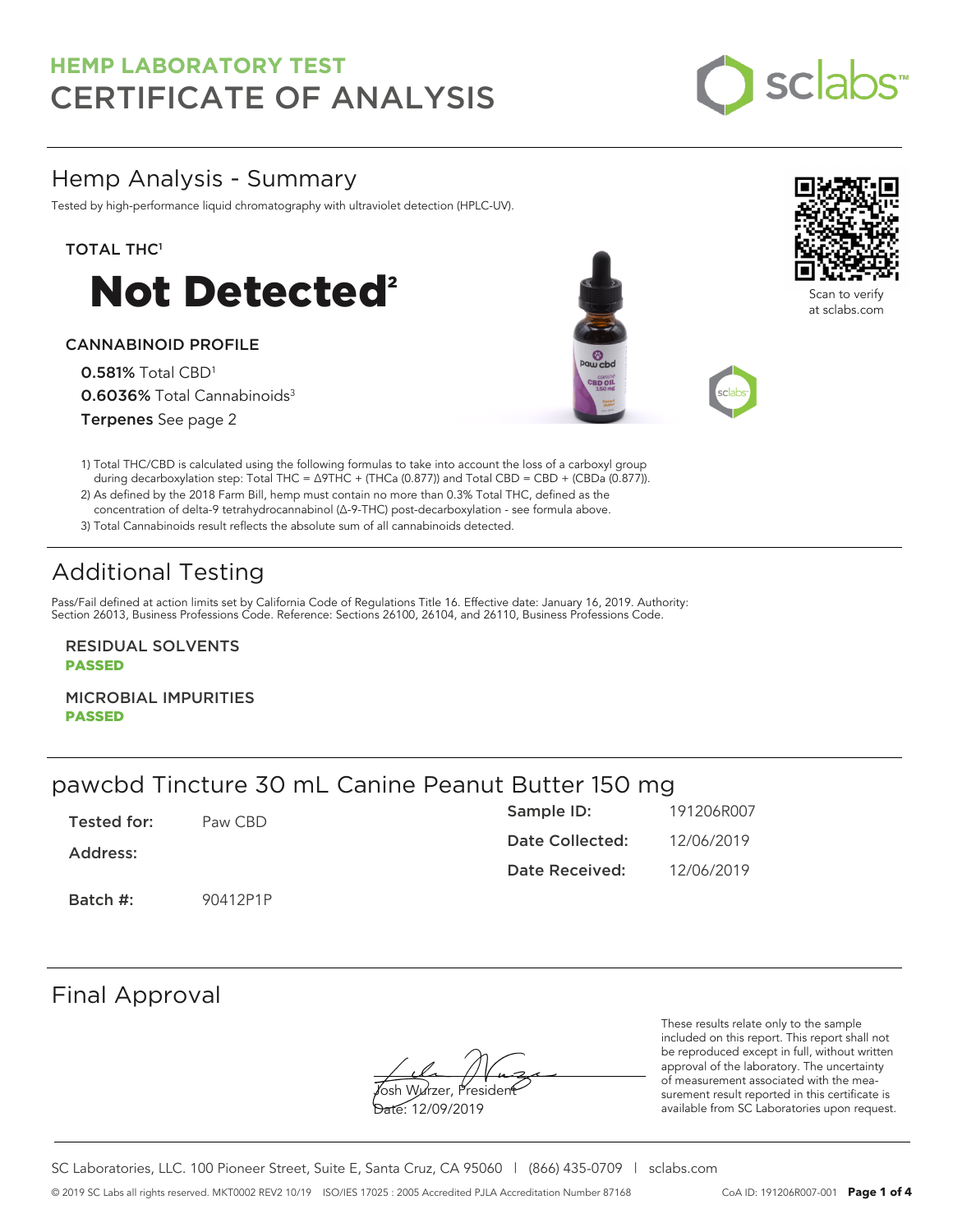

| Sample Name:        | pawcbd Tincture 30 mL Canine Peanut<br>Butter 150 mg |
|---------------------|------------------------------------------------------|
| LIMS Sample ID:     | 191206R007                                           |
| Batch #:            | 90412P1P                                             |
| Source Metrc ID(s): |                                                      |
|                     |                                                      |
|                     |                                                      |
| Sample Type:        | Other                                                |
| Batch Count:        |                                                      |
| Sample Count:       |                                                      |
| Unit Volume:        | 30 Milliliters per Unit                              |
| Serving Mass:       |                                                      |
| Density:            | 0.9347 g/mL                                          |

### **Moisture Test Results**

Moisture

#### **Cannabinoid Test Results 12/09/2019**

Cannabinoid analysis utilizing High Performance Liquid Chromatography (HPLC, QSP 5-4-4-4)

**Results (%)**

| $(111 - 20)$ , where $-17$                                 | mg/mL              | %            | LOD / LOQ mg/mL              |
|------------------------------------------------------------|--------------------|--------------|------------------------------|
| <b>A9THC</b>                                               | <b>ND</b>          | ND           | 0.0009 / 0.003               |
| $\triangle$ 8THC                                           | <b>ND</b>          | <b>ND</b>    | 0.0009 / 0.003               |
| <b>THCa</b>                                                | <b>ND</b>          | <b>ND</b>    | 0.0009 / 0.003               |
| <b>THCV</b>                                                | <b>ND</b>          | <b>ND</b>    | 0.0004 / 0.001               |
| <b>THCVa</b>                                               | <b>ND</b>          | <b>ND</b>    | 0.0013 / 0.004               |
| <b>CBD</b>                                                 | 5.431              | 0.5810       | 0.0009 / 0.003               |
| CBDa                                                       | <b>ND</b>          | <b>ND</b>    | 0.0009 / 0.003               |
| <b>CBDV</b>                                                | 0.017              | 0.0018       | 0.0004 / 0.001               |
| <b>CBDVa</b>                                               | <b>ND</b>          | <b>ND</b>    | 0.0003 / 0.001               |
| <b>CBG</b>                                                 | 0.137              | 0.0147       | 0.001 / 0.003                |
| CBGa                                                       | <b>ND</b>          | <b>ND</b>    | 0.0008 / 0.002               |
| <b>CBL</b>                                                 | <b>ND</b>          | <b>ND</b>    | 0.0021 / 0.006               |
| <b>CBN</b>                                                 | 0.057              | 0.0061       | 0.0009 / 0.003               |
| <b>CBC</b>                                                 | <b>ND</b>          | <b>ND</b>    | 0.0011 / 0.003               |
| <b>CBCa</b>                                                | <b>ND</b>          | <b>ND</b>    | 0.0015 / 0.005               |
| <b>Sum of Cannabinoids:</b>                                | 5.642              | 0.6036       | 169.260 mg/Unit              |
| Total THC (Δ9THC+0.877*THCa)<br>Total CBD (CBD+0.877*CBDa) | <b>ND</b><br>5.431 | ND.<br>0.581 | <b>ND</b><br>162.930 mg/Unit |
| $\triangle$ 9THC per Unit                                  | Action Limit mg    |              | <b>ND</b>                    |

Δ9THC per Unit Δ9THC per Serving

#### **Batch Photo**



SC Laboratories, LLC 100 Pioneer Street, Suite E Santa Cruz, CA 95060 (866) 435-0709 | sclabs.com

| Date Collected: | 12/06/2019 |  |
|-----------------|------------|--|
| Date Received:  | 12/06/2019 |  |
| Tested for:     | Paw CBD    |  |
| License #:      |            |  |
| Address:        |            |  |
| Produced by:    |            |  |
| License #:      |            |  |
| Address:        |            |  |
|                 |            |  |
|                 |            |  |

#### **Terpene Test Results 12/09/2019**

Terpene analysis utilizing Gas Chromatography - Flame Ionization Detection (GC - FID)

|                                     | mg/g      | %         | LOD / LOQ mg/g |
|-------------------------------------|-----------|-----------|----------------|
| <b>2</b> Pinene                     | <b>ND</b> | <b>ND</b> | 0.022 / 0.067  |
| Camphene                            | <b>ND</b> | <b>ND</b> | 0.027 / 0.08   |
| Sabinene                            | <b>ND</b> | <b>ND</b> | 0.027 / 0.082  |
| <b>2</b> Pinene                     | <b>ND</b> | <b>ND</b> | 0.027 / 0.081  |
| Myrcene                             | <b>ND</b> | <b>ND</b> | 0.027 / 0.082  |
| <b>7</b> Phellandrene               | <b>ND</b> | <b>ND</b> | 0.037 / 0.111  |
| 3 Carene                            | <b>ND</b> | <b>ND</b> | 0.029 / 0.087  |
| <b>7</b> Terpinene                  | <b>ND</b> | <b>ND</b> | 0.03 / 0.09    |
| Limonene                            | 0.563     | 0.0563    | 0.013 / 0.039  |
| Eucalyptol                          | <b>ND</b> | <b>ND</b> | 0.021 / 0.063  |
| Ocimene                             | <b>ND</b> | <b>ND</b> | 0.028 / 0.085  |
| <b>7</b> Terpinene                  | <b>ND</b> | <b>ND</b> | 0.03 / 0.09    |
| Sabinene Hydrate                    | <b>ND</b> | <b>ND</b> | 0.018 / 0.054  |
| Fenchone                            | <b>ND</b> | <b>ND</b> | 0.03 / 0.092   |
| Terpinolene                         | <b>ND</b> | <b>ND</b> | 0.022 / 0.067  |
| Linalool                            | <b>ND</b> | <b>ND</b> | 0.019 / 0.058  |
| Fenchol                             | <b>ND</b> | <b>ND</b> | 0.023 / 0.069  |
| (-)-Isopulegol                      | <b>ND</b> | <b>ND</b> | 0.013 / 0.04   |
| Camphor                             | <b>ND</b> | <b>ND</b> | 0.054 / 0.163  |
| Isoborneol                          | <b>ND</b> | <b>ND</b> | 0.033 / 0.101  |
| Borneol                             | <b>ND</b> | <b>ND</b> | 0.048 / 0.146  |
| Menthol                             | <b>ND</b> | <b>ND</b> | 0.022 / 0.067  |
| Terpineol                           | <b>ND</b> | <b>ND</b> | 0.022 / 0.068  |
| Nerol                               | <b>ND</b> | <b>ND</b> | 0.023 / 0.068  |
| R-(+)-Pulegone                      | <b>ND</b> | <b>ND</b> | 0.022 / 0.068  |
| Geraniol                            | <b>ND</b> | <b>ND</b> | 0.017 / 0.05   |
| Geranyl Acetate                     | <b>ND</b> | <b>ND</b> | 0.016 / 0.048  |
| <b>7 Cedrene</b>                    | <b>ND</b> | <b>ND</b> | 0.017 / 0.051  |
| ⊠ Caryophyllene                     | <b>ND</b> | <b>ND</b> | 0.018 / 0.054  |
| <b>7 Humulene</b>                   | <b>ND</b> | <b>ND</b> | 0.013 / 0.038  |
| Valencene                           | <b>ND</b> | <b>ND</b> | 0.008 / 0.023  |
| Nerolidol                           | <b>ND</b> | <b>ND</b> | 0.035 / 0.106  |
| Caryophyllene Oxide                 | <b>ND</b> | <b>ND</b> | 0.028 / 0.084  |
| Guaiol                              | <b>ND</b> | <b>ND</b> | 0.022 / 0.066  |
| Cedrol                              | <b>ND</b> | <b>ND</b> | 0.029 / 0.086  |
| <b>7</b> Bisabolol                  | <b>ND</b> | <b>ND</b> | 0.017 / 0.051  |
| <b>Total Terpene Concentration:</b> | 0.563     | 0.0563    |                |

#### Sample Certification

California Code of Regulations Title 16 Effect Date January 16, 2019<br>Authority: Section 26013, Business and Professions Code.<br>Reference: Sections 26100, 26104 and 26110, Business and Professions Code.



Josh Wurzer, President Date: 12/09/2019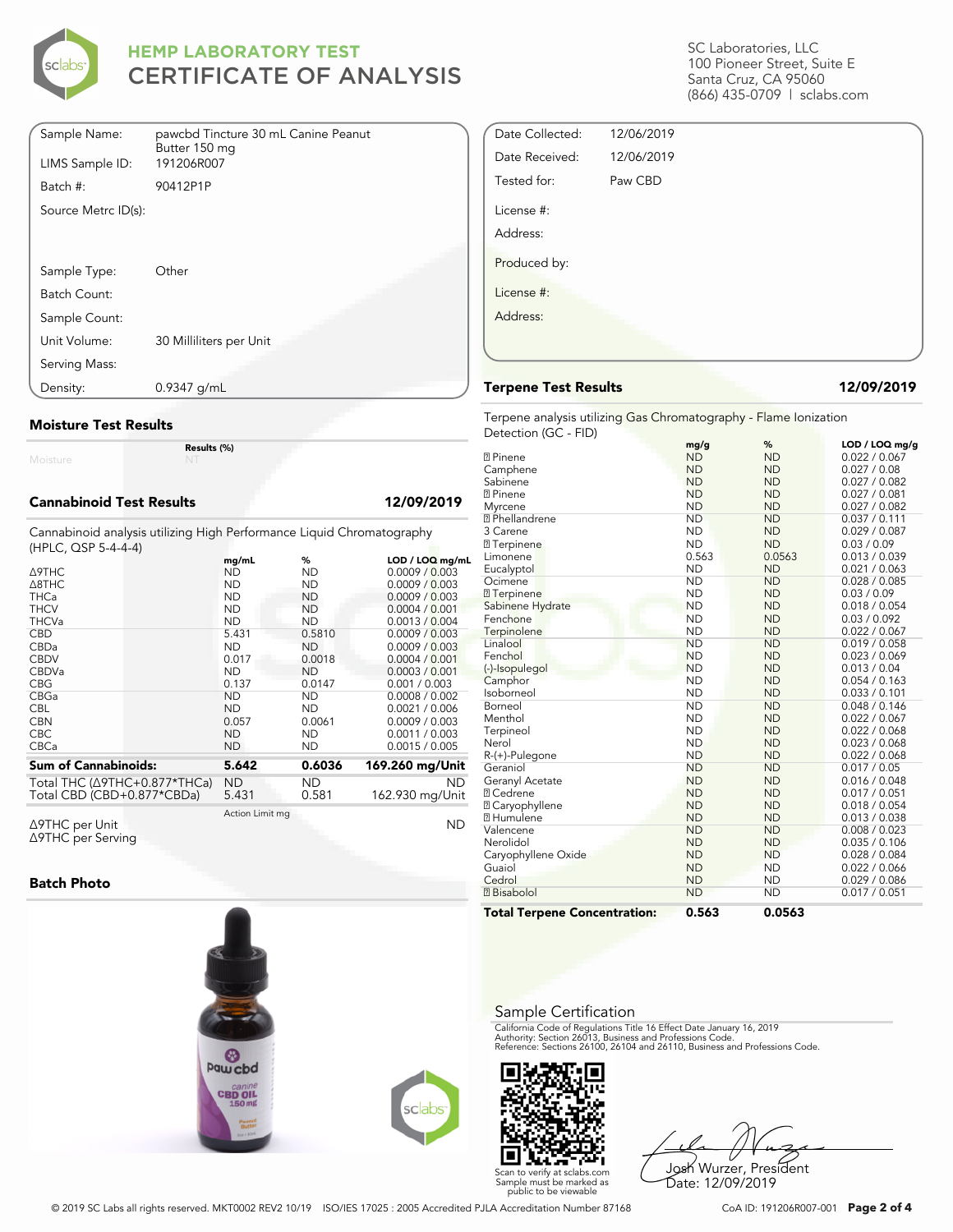

| Sample Name:        | pawcbd Tincture 30 mL Canine Peanut<br>Butter 150 mg |
|---------------------|------------------------------------------------------|
| LIMS Sample ID:     | 191206R007                                           |
| Batch #:            | 90412P1P                                             |
| Source Metrc ID(s): |                                                      |
|                     |                                                      |
|                     |                                                      |
| Sample Type:        | Other                                                |
| Batch Count:        |                                                      |
| Sample Count:       |                                                      |
| Unit Volume:        | 30 Milliliters per Unit                              |
| Serving Mass:       |                                                      |
| Density:            | $0.9347$ g/mL                                        |

### **Pesticide Test Results**

| HPLC-Mass Spectrometry and GC-Mass Spectrometry |                | Pesticide, Fungicide and plant growth regulator analysis utilizing |                |
|-------------------------------------------------|----------------|--------------------------------------------------------------------|----------------|
|                                                 | Results (µg/g) | Action Limit µg/g                                                  | LOD / LOQ µq/q |
| Abamectin                                       | NT             |                                                                    |                |
| Acephate                                        | NT             |                                                                    |                |
| Acequinocyl                                     | NT             |                                                                    |                |
| Acetamiprid                                     | NT             |                                                                    |                |
| Azoxystrobin                                    | NT             |                                                                    |                |
| <b>Bifenazate</b>                               | NT             |                                                                    |                |
| <b>Bifenthrin</b>                               | NT             |                                                                    |                |
| <b>Boscalid</b>                                 | NT             |                                                                    |                |
| Captan                                          | NT             |                                                                    |                |
| Carbaryl                                        | NT             |                                                                    |                |
| Chlorantraniliprole                             | NT             |                                                                    |                |
| Clofentezine                                    | NT             |                                                                    |                |
| Cyfluthrin                                      | NT             |                                                                    |                |
| Cypermethrin                                    | NT             |                                                                    |                |
| Diazinon                                        | NT             |                                                                    |                |
| Dimethomorph                                    | NT             |                                                                    |                |
| Etoxazole                                       | NT             |                                                                    |                |
| Fenhexamid                                      | NT             |                                                                    |                |
| Fenpyroximate                                   | NT             |                                                                    |                |
| Flonicamid                                      | NT             |                                                                    |                |
| Fludioxonil                                     | NT             |                                                                    |                |
| Hexythiazox                                     | NT             |                                                                    |                |
| Imidacloprid                                    | NT             |                                                                    |                |
| Kresoxim-methyl                                 | NT             |                                                                    |                |
| Malathion                                       | NT             |                                                                    |                |
| Metalaxyl                                       | NT             |                                                                    |                |
| Methomyl                                        | NT             |                                                                    |                |
| Myclobutanil                                    | NT             |                                                                    |                |
| Naled                                           | NT             |                                                                    |                |
| Oxamyl                                          | NT             |                                                                    |                |
| Pentachloronitrobenzene                         | NT             |                                                                    |                |
| Permethrin                                      | NT             |                                                                    |                |
| Phosmet                                         | NT             |                                                                    |                |
| Piperonylbutoxide                               | NT             |                                                                    |                |
| Prallethrin                                     | NT             |                                                                    |                |
| Propiconazole                                   | NT             |                                                                    |                |
| Pyrethrins                                      | NT             |                                                                    |                |
| Pyridaben                                       | NT             |                                                                    |                |
| Spinetoram                                      | NT             |                                                                    |                |
| Spinosad                                        | NT             |                                                                    |                |
| Spiromesifen                                    | NT             |                                                                    |                |
| Spirotetramat                                   | NT             |                                                                    |                |
| Tebuconazole                                    | NT             |                                                                    |                |
| Thiamethoxam                                    | NT             |                                                                    |                |
| Trifloxystrobin                                 | NT             |                                                                    |                |

SC Laboratories, LLC 100 Pioneer Street, Suite E Santa Cruz, CA 95060 (866) 435-0709 | sclabs.com

| Date Collected: | 12/06/2019 |  |
|-----------------|------------|--|
| Date Received:  | 12/06/2019 |  |
| Tested for:     | Paw CBD    |  |
| License #:      |            |  |
| Address:        |            |  |
| Produced by:    |            |  |
| License #:      |            |  |
| Address:        |            |  |
|                 |            |  |

### **Pesticide Test Results**

| Pesticide, Fungicide and plant growth regulator analysis utilizing<br>HPLC-Mass Spectrometry and GC-Mass Spectrometry |                     |                   |                     |  |  |
|-----------------------------------------------------------------------------------------------------------------------|---------------------|-------------------|---------------------|--|--|
|                                                                                                                       | Results $(\mu g/g)$ | Action Limit µg/g | LOD / LOQ $\mu$ g/g |  |  |
| Aldicarb                                                                                                              |                     |                   |                     |  |  |
| Carbofuran                                                                                                            | NT                  |                   |                     |  |  |
| Chlordane                                                                                                             | NT                  |                   |                     |  |  |
| Chlorfenapyr                                                                                                          | NT                  |                   |                     |  |  |
| Chlorpyrifos                                                                                                          | NT                  |                   |                     |  |  |
| Coumaphos                                                                                                             | NT                  |                   |                     |  |  |
| Daminozide                                                                                                            | NT                  |                   |                     |  |  |
| <b>DDVP</b> (Dichlorvos)                                                                                              | NT                  |                   |                     |  |  |
| Dimethoate                                                                                                            | NT                  |                   |                     |  |  |
| Ethoprop(hos)                                                                                                         | NT                  |                   |                     |  |  |
| Etofenprox                                                                                                            | NT                  |                   |                     |  |  |
| Fenoxycarb                                                                                                            | NT                  |                   |                     |  |  |
| Fipronil                                                                                                              | NT                  |                   |                     |  |  |
| Imazalil                                                                                                              | NT                  |                   |                     |  |  |
| Methiocarb                                                                                                            | NT                  |                   |                     |  |  |
| Methyl parathion                                                                                                      | NT                  |                   |                     |  |  |
| Mevinphos                                                                                                             | NT                  |                   |                     |  |  |
| Paclobutrazol                                                                                                         | NT                  |                   |                     |  |  |
| Propoxur                                                                                                              | NT                  |                   |                     |  |  |
| Spiroxamine                                                                                                           | NT                  |                   |                     |  |  |
| Thiacloprid                                                                                                           | NT                  |                   |                     |  |  |

### **Mycotoxin Test Results**

| Mycotoxin analysis utilizing HPLC-Mass Spectrometry |    | Results (µq/kq) Action Limit µq/kq | LOD / LOQ µq/kq |
|-----------------------------------------------------|----|------------------------------------|-----------------|
| Aflatoxin B1, B2, G1, G2<br>Ochratoxin A            | NT |                                    |                 |

#### Sample Certification

California Code of Regulations Title 16 Effect Date January 16, 2019<br>Authority: Section 26013, Business and Professions Code.<br>Reference: Sections 26100, 26104 and 26110, Business and Professions Code.



Josh Wurzer, President Date: 12/09/2019